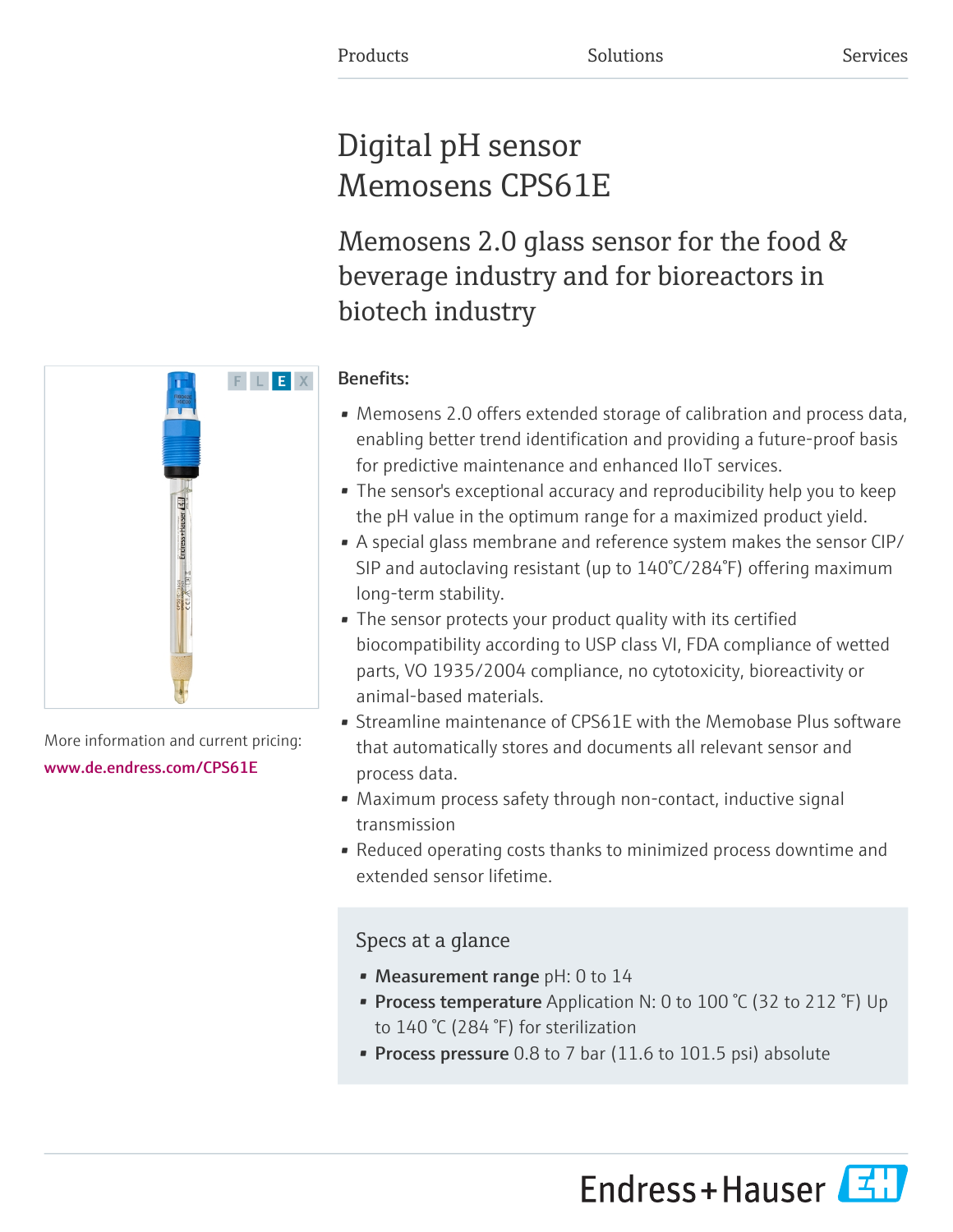Field of application: Keep the pH value in the optimum range and maximize your product yield with Memosens CPS61E. Its rugged design and long-term stability ensure extremely accurate and reproducible measured values even after CIP/SIP or autoclaving. CPS61E features Memosens 2.0 digital technology, offering extended storage of calibration and process data for predictive maintenance. The sensor resists moisture and enables lab calibration, enhancing process integrity and increasing process uptime.

# Features and specifications

#### pH Measuring principle

Potentiometric

#### Application

Hygienic and sterile applications (sterilizable, autoclavable):

- Bioreactor/fermenter
- Biotechnology
- Pharmaceutical industry
- Foods

#### Characteristic

Digital pH electrodes for hygienic production processes with ion trap for long-term stable reference

#### Measurement range

pH: 0 to 14

#### Measuring principle

Gel compact electrode with ceramic junction and ion trap

#### Design

All shaft lengths with temperature sensor Advanced gel technology